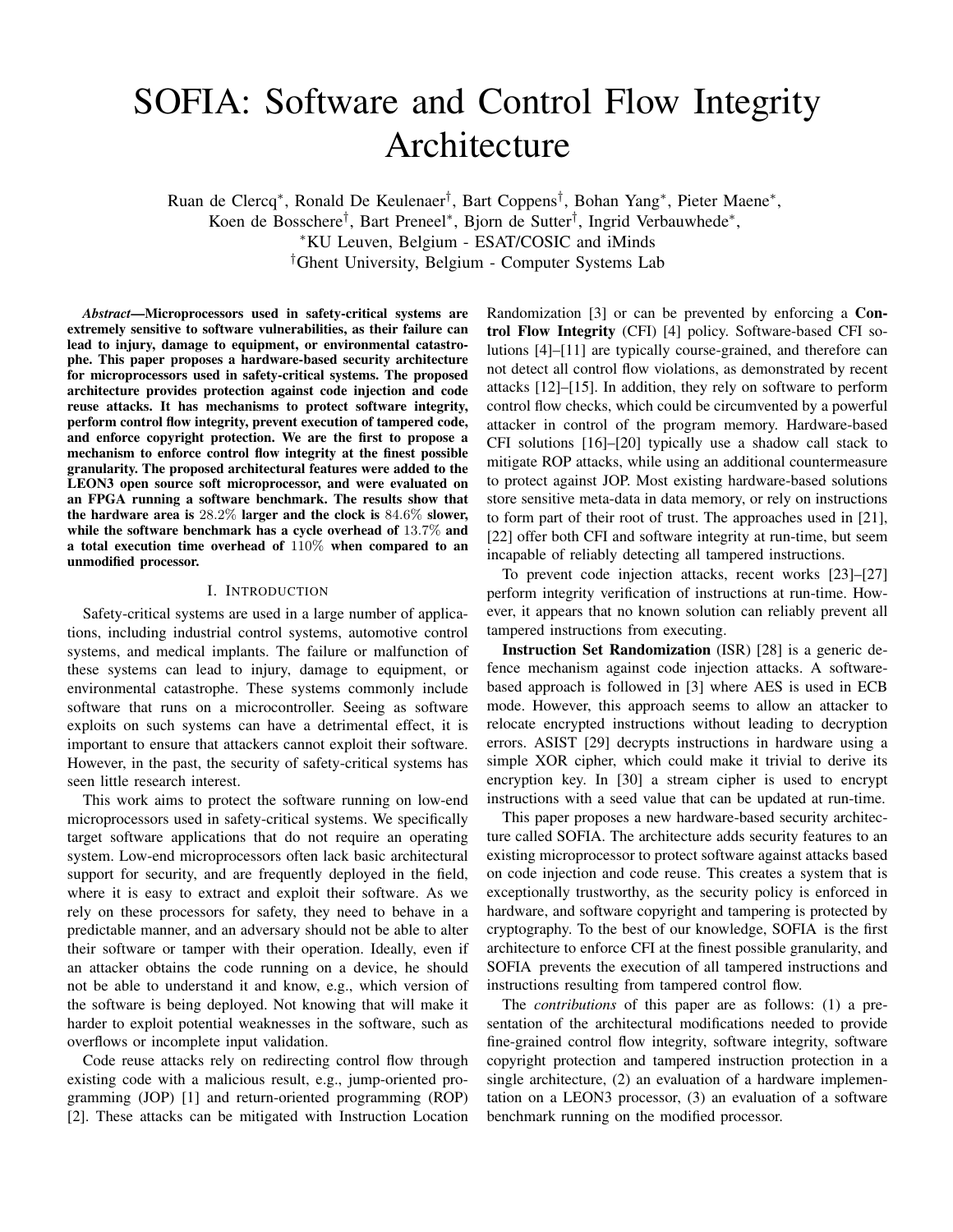### II. ARCHITECTURE

This paper proposes two mechanisms to enhance the security of a microprocessor. First, a *Control Flow Integrity (CFI)* mechanism guards against code injection and code reuse attacks. This component encrypts each instruction with control flow dependent information. Second, a *Software Integrity (SI)* mechanism ensures that tampered software never executes on the processor. Here, a Message Authentication Code (MAC) is used to verify the integrity of groups of instructions at run-time.



Fig. 1. Encrypted instructions  $c_{inst_i}$  are decrypted at run-time using control flow dependent information by the CFI component. The SI component verifies the integrity of the decrypted instructions  $inst'_i$ .

The overall architecture is shown in Fig. 1. Encrypted instructions c<sub>inst<sub>i</sub> are fetched from program memory, placed in instruc-</sub> tion cache, and decrypted by the CFI feature. The decrypted instructions inst<sup>'</sup><sub>i</sub> are sent to the Instruction Fetch (IF) stage of the processor. At the same time, the SI feature performs run-time integrity verification of the decrypted instructions. Upon detection of an integrity violation, execution is halted by resetting the processor, thereby preventing tampered control flow as well as preventing tampered instructions from executing. The processor should be able to reboot reliably fast, allowing the software to quickly reach a safe and controlled state. Each processor is embedded with a set of unique keys that can only by accessed by the block cipher. These keys are known only by the software provider.

## *A. Control Flow Integrity (CFI)*

The main idea of the CFI mechanism is to perform ISR by decrypting instruction opcodes based on control flow dependent information. A binary that consists of encrypted instructions is created by performing a transformation operation at compile time. The instructions are encrypted based on the control flow paths present in a precise Control Flow Graph (CFG) of the whole program. The encrypted instructions are decrypted at runtime using a combination of the current program counter and the previously executed program counter.

Each instruction in the binary is encrypted using a block cipher in counter mode, as shown in Alg. 1. The *counter* value is the dynamic control flow between two instructions. This is expressed as the address of the currently executing instruction together with the address of the previously executed instruction. Encryption is performed with  $c_{inst_i} = E_{k_1}(I_i) \oplus inst_i$ , while decryption is performed with  $\mathsf{inst}'_i = E_{k_1}(I_i) \oplus \mathsf{c}_{\mathsf{inst}_i}$ , with  $I_i$ the counter value and  $k_1$  the encryption key. The counter is  $I_i = \{\omega \mid \text{prevPC}_i \mid \text{PC}_i\},\$  with PC the program counter or address of inst<sub>i</sub>, prevPC the previously executed program counter, and  $\omega$  a nonce. The nonce  $\omega$  needs to be unique across different programs and different program versions of an encrypted program, and is stored in a fixed address in the binary.

# Algorithm 1: Control flow dependent information is used to encrypt and decrypt the instructions of a program.

| <b>Input:</b> Plaintext $p_i$ , <i>j</i> -bit key k <sub>1</sub> , number of plaintext blocks u, nonce $\omega$ |
|-----------------------------------------------------------------------------------------------------------------|
| <b>Result:</b> Encryption produces r-bit ciphertext blocks $c_0$ , , $c_u$ .                                    |
| Decryption recovers plaintext m.                                                                                |
| <i>Encryption:</i>                                                                                              |
| for $i \leftarrow 1$ to u do                                                                                    |
| $I_i = \{\omega \mid \text{prevPC}_i \mid \text{PC}_i\}$                                                        |
| $O_i \leftarrow E_{k_1}(I_i)$                                                                                   |
| $\vert t_i \leftarrow$ the r least-significant bits of $O_i$                                                    |
| $c_i \leftarrow m_i \oplus t_i$                                                                                 |
| Decryption:                                                                                                     |
| for $i \leftarrow 1$ to u do                                                                                    |
| $m_i \leftarrow c_i \oplus$ , where $I_i$ , $O_i$ , and $t_i$ are computed as above.                            |

Instructions are decrypted correctly as long as the control flow of a running program follows the paths of the original CFG. However, when a program is exploited, an attacker typically has to force control to flow along a path which does not exist in the original CFG, e.g., to execute injected code, or to perform a code reuse attack. This causes at least one instruction to be decrypted incorrectly, as the counter  $I_i$  contains an invalid previously executed program counter prevPC. The incorrectly decrypted instruction will contain random data.



Fig. 2. A CFG of a small program shows two different control flow paths from node 1 to node 5. If the valid control flow path is taken, all instructions are decrypted correctly. However, when the invalid control flow path is taken instruction 5 is decrypted incorrectly.

An example program listing with corresponding CFG is shown in Fig. 2. Each CFG node represents a single encrypted instruction, while the edges indicate control flow between instructions. The solid edges represent valid control flow, with encryption counter  $I_i$  indicated next to each edge. The CFG shows that control flows from node 1 to 2; therefore, instruction 2 is decrypted with counter value  $I_2 = \{\omega | 1 | 2\}$ . A branch causes control to flow from node 2 to 5; therefore, instruction 5 is decrypted with counter value  $I_5 = {\omega \| 2 \parallel 5}$ . When an attacker causes invalid control flow to occur from, e.g., node 1 to node 5, instruction 5 is decrypted with counter  $I_5^t = \{\omega \mid 1 \mid 5\},\$ which leads to a decryption error.

Function calls are supported in a similar way as direct branches. The function's entry point is encrypted with the caller address, while the return point in the caller is encrypted with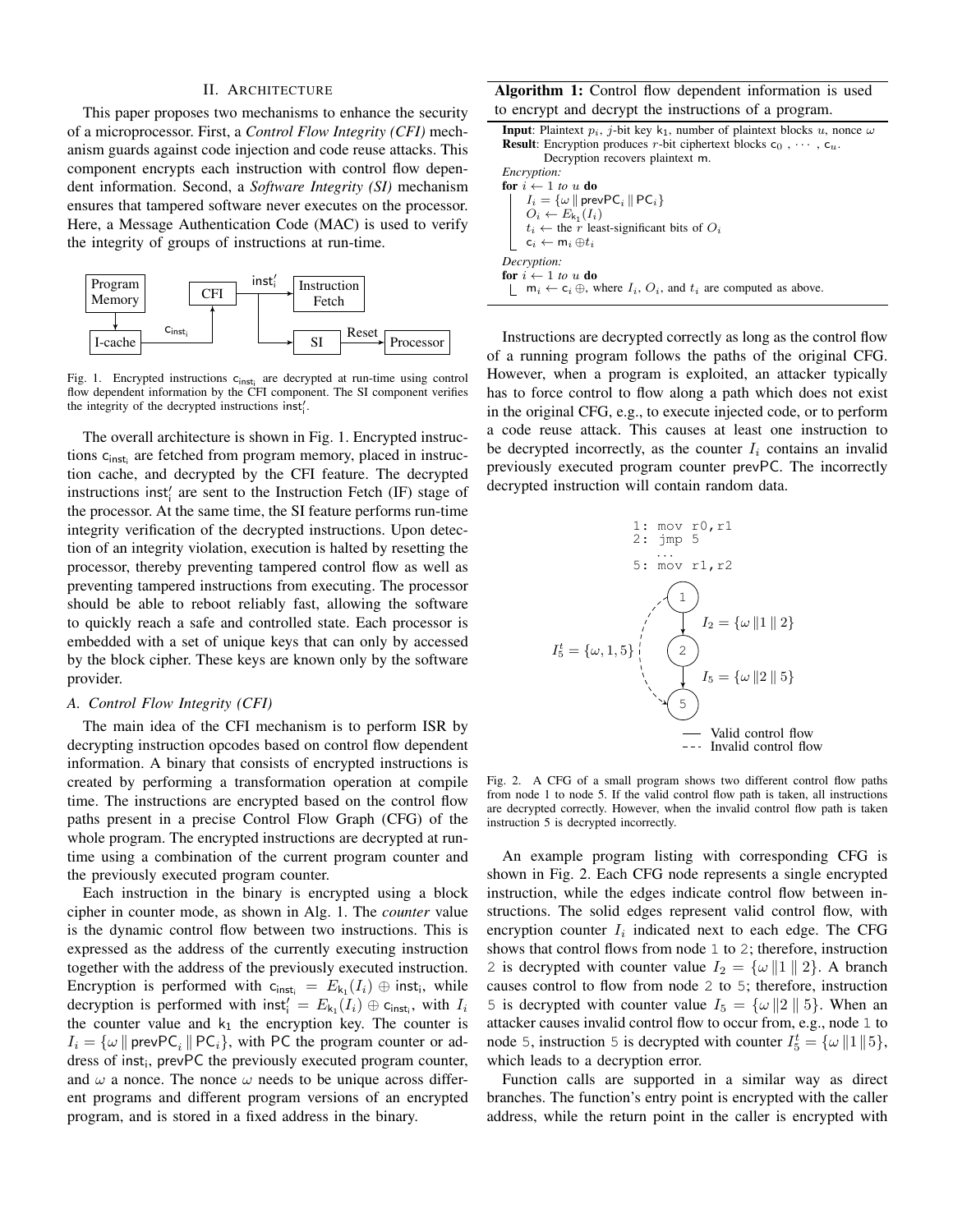the address of the return instruction in the callee. Callees with multiple callers or the call sites of function pointers with multiple callers correspond to nodes with multiple predecessors in the CFG, and cannot be handled with the scheme discussed so far. Section II-D discusses the necessary extensions.

The CFI mechanism presented in this section provides protection from attacks based on code injection and code reuse. However, a decryption error caused by tampered control flow might lead to a decrypted instruction  $c'_{inst_i}$  that has a valid opcode. The instruction will execute on the processor, albeit leading to a different result as that of the original program. This is a serious problem, as the incorrectly decrypted instruction could lead to a malicious result. This problem can be solved by using the CFI mechanism in combination with the SI mechanism described in the following section.

# *B. Software Integrity (SI)*

This section presents a mechanism that ensures, with very high probability, that only untampered instructions can execute on the processor. A Message Authentication Code (MAC) is *precomputed* on groups of instructions, and is stored in instruction memory, as shown in Fig. 3. At *run-time*, a MAC verification is performed on each group of instructions before they are fully executed through all of the processor's instruction pipeline stages. The run-time MAC is compared with the precomputed MAC to verify the integrity of all instructions in each group. If the verification fails, the processor is reset in order to prevent tampered instructions from executing.



Fig. 3. The integrity of the running program is verified by comparing the precomputed MAC with the run-time calculated MAC. If verification fails, the processor is reset to prevent tampered instructions from executing.



Fig. 4. The *execution block* consists of an m-word precomputed MAC (M) and  $n$  instructions. Control flow can only enter at M, and can only exit at inst<sub>n</sub>. Inside a block the control flows through each consecutive word.

*1) Design:* An *execution block*, shown in Fig. 4, consists of m MAC words  $M_i$  and n instructions inst<sub>i</sub>. Control can only flow into an execution block at  $M_1$ , and can only exit at inst<sub>n</sub>. Inside the execution block, control flow passes through each MAC word and then through each instruction.

The processor's instruction fetch (IF) pipeline stage is used to read instructions and precomputed MAC words from memory. The MAC words are replaced with a nop before being sent to the decode stage. It is necessary that all words in an execution block are fetched every time it is executed, as all the instructions in a block are needed to compute the run-time MAC, and the precomputed MAC is required for verification.

In our design we use the Cipher Block Chaining-Message Authentication Code (CBC-MAC) algorithm [31] with a 64-bit MAC length. In the remainder of the text we will refer to the two 32-bit MAC words as  $M_1$  and  $M_2$ . It is well known that the CBC-MAC algorithm is only secure for messages of a fixed length [32]. Care needs to be taken, as SOFIA computes a MAC on different message lengths due to the two block types that each consists of a different number of instructions (see Section II-E). We propose to fix this problem by using a different key for each type of block, thereby using one key for each message length. We further use a different key for the MAC and for encryption. Therefore, each device has a total of three different keys:  $k_1$ is used for encryption,  $k_2$  is used for CBC-MAC of execution blocks, and  $k_3$  is used for CBC-MAC of multiplexor blocks.

*2) Preventing tampered blocks from executing:* SOFIA is designed to work as an extension to any microprocessor. However, in this paper our design is based on the seven stage instruction pipeline of the 32-bit SPARCv8 LEON3 [33] processor.

*Store instructions* are used for writing to memory and communicating with peripherals via memory mapped and port mapped interfaces. Safety-critical systems often interface with cyber-physical components, which control actuators, such as brakes of a car. In such systems, it is essential that compromised store instructions located in tampered execution blocks are never allowed to execute, as this could have a catastrophic effect, e.g., a store instruction that disables the brakes on a car.

To achieve protection from tampered blocks, we propose that it is sufficient to prevent store instructions in tampered execution blocks from reaching the Memory Access (MA) pipeline stage. To achieve this, the MAC verification is performed before the partially executed instructions of the block reach the MA pipeline stage. A simple approach, illustrated in Fig. 5, is to make the execution blocks small enough to fit into the pipeline stages before the MA stage. The run-time MAC can then be computed before the instructions reach the MA stage. If verification fails, the instructions are prevented from moving further in the pipeline by resetting the processor, thereby preventing all instructions in the block from reaching the MA stage.

When a single-cycle MAC hardware component is used, four instructions in an execution block can fit before the MA stage. However, the number of instructions in an execution block can be increased to six if store instructions are not allowed to be located on inst<sub>1</sub> or inst<sub>2</sub>, as illustrated in Fig. 6.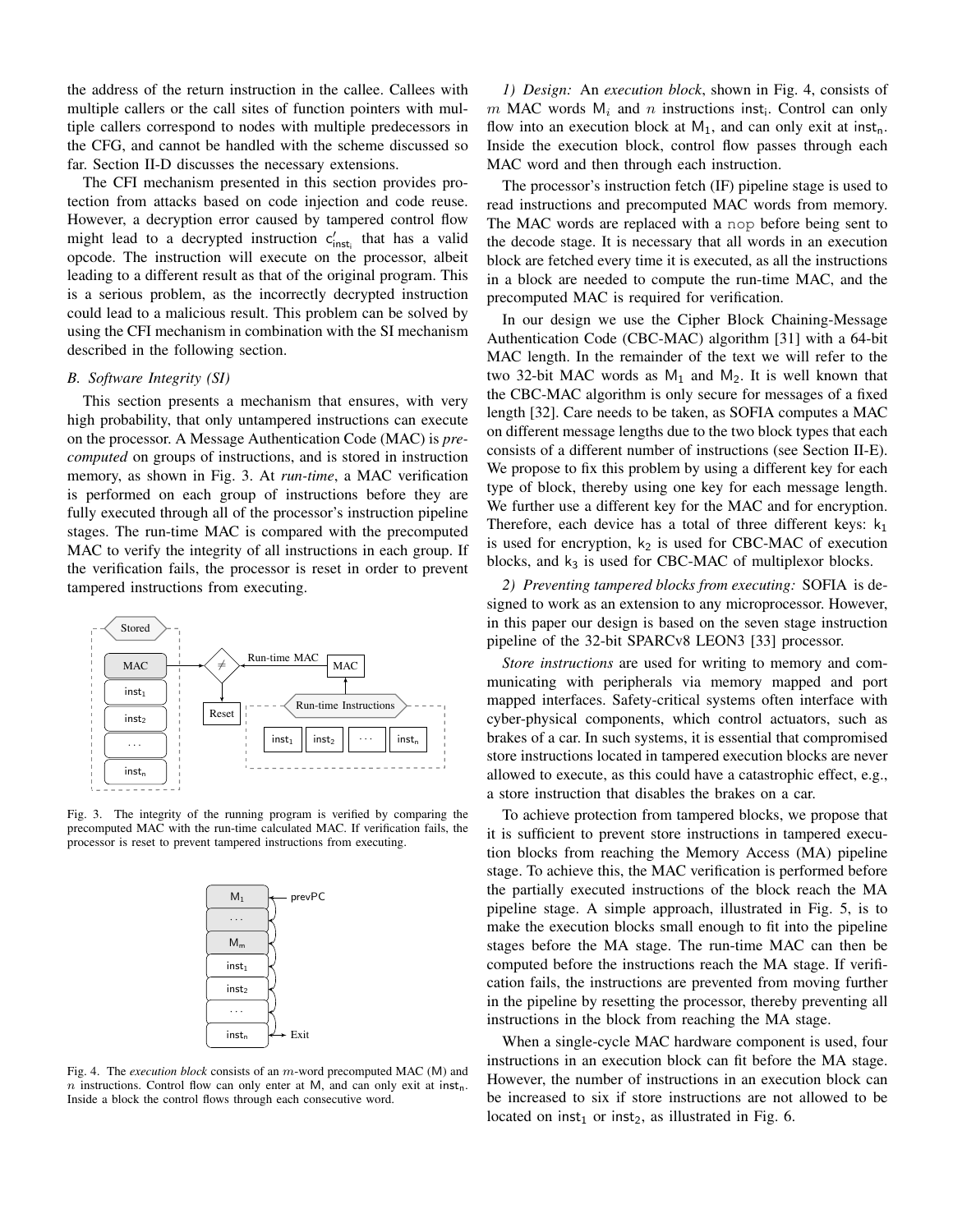

Fig. 5. The instructions in a four instruction execution block fit in the pipeline stages before the Memory Access (MA) stage. This allows the architecture to verify the integrity of the block before a memory access has been performed.



Fig. 6. The size of an execution block can be increased to six instructions if store instructions are restricted from  $inst<sub>1</sub>$  and  $inst<sub>2</sub>$ .

## *C. Control Flow Integrity with Software Integrity*

When the CFI and SI mechanisms are used together they can prevent the execution of instructions resulting from invalid control flow. The CFI mechanism decrypts instructions based on the run-time control flow, but is not capable of detecting decryption errors. The SI mechanism performs integrity verification in order to detect tampered instructions, but cannot detect invalid control flow when used alone. Therefore, to detect invalid control flow, the CFI mechanism first decrypts the instructions, and then the SI mechanism verifies the integrity of a block in order to detect and prevent tampered control flow and tampered instructions.

At run-time the CFI mechanism first decrypts the instructions using control flow dependent information. Next, the SI mechanism calculates the run-time MAC over the decrypted instructions. If an invalid control flow path was taken, a decryption error occurs. When the SI mechanism calculates the run-time MAC with the incorrectly decrypted instruction an incorrect MAC is produced, and the integrity verification fails. The processor is then reset to prevent the execution of instructions resulting from the tampered control flow.

The plaintext binary is transformed with the MAC-then-Encrypt construction [34]. For each execution block, a MAC M is first calculated on the plaintext instructions. Afterwards, M is interleaved with the instructions to form execution blocks, which are then encrypted with Alg. 1.

## *D. Blocks with Multiple Predecessors*

The CFI mechanism presented in Section II-A only supports nodes with a single predecessor, as the execution block only has a single entry point. This section introduces the *multiplexor block* which allows for two predecessors. This block uses both the CFI (Section II-A) and SI (Section II-B) mechanisms.

Just like for the execution block, a two-word MAC M is first calculated on the block's plaintext instructions inst<sub>i</sub>. To support two predecessors, we propose to make two entry points by inserting two copies of the first MAC word  $M_1$  at the beginning of the block, as shown in Fig. 7. Each copy of  $M<sub>1</sub>$  is used as an entry point into the block, which we call  $M_{1e1}$  and  $M_{1e2}$ . Each of the two entry points are encrypted using their respective caller addresses prevPC<sub>1</sub> and prevPC<sub>2</sub>,

as illustrated by Fig. 8. The two entry points are encrypted as follows:  $c_{M_{1e1}} = E_{k_1}(I_1) \oplus M_1$ ,  $I_1 = \{\omega \mid \text{prevPC}_1 \mid \text{PC}\}$ , and  $c_{M_{1e2}} = E_{k_1}(I_2) \oplus M_1, I_2 = \{\omega \mid \text{prevPC}_2 \mid \text{PC}\}.$  In addition, two distinct control flow paths exist in the block. The first control flow path enters the multiplexor block at  $c_{M_{1e1}}$ , then skips  $c_{M_{1e2}}$ , and flows to  $c_{M_2}$ , followed by all the encrypted instructions  $c_{inst_i}$  in the block. The second control flow path enters the block at  $c_{M_{1e2}}$ , then flows to  $c_{M_2}$ , followed by all the encrypted instructions  $c_{inst_i}$  in the block.



Fig. 7. The plaintext multiplexor block uses two copies of the first MAC word  $M_1$  as its two entry points, which are respectively called  $M_{1e1}$  and  $M_{1e2}$ .



Fig. 8. The encrypted multiplexor block supports two entry points and has two unique control flow paths through the block.

If more than two entry points are required to a single node in a CFG, a tree of multiplexor blocks can be used. Fig. 9 shows how a multiplexor tree allows a node to be called by four different callers. The tree structure is used to handle entry points from call sites, function pointers, and branch targets. Therefore, the multiplexor tree structure needs to have an entry point for each caller that can reach a function through a branch or a function call. This mechanism only works when control flow can be modeled accurately. Therefore, programming language constructs that can lead to control flow that is difficult to analyse, e.g. polymorphism, cannot be addressed by our methods.



Fig. 9. A tree of multiplexor nodes is used to increase the number of callers  $(C_i)$  that can invoke a function.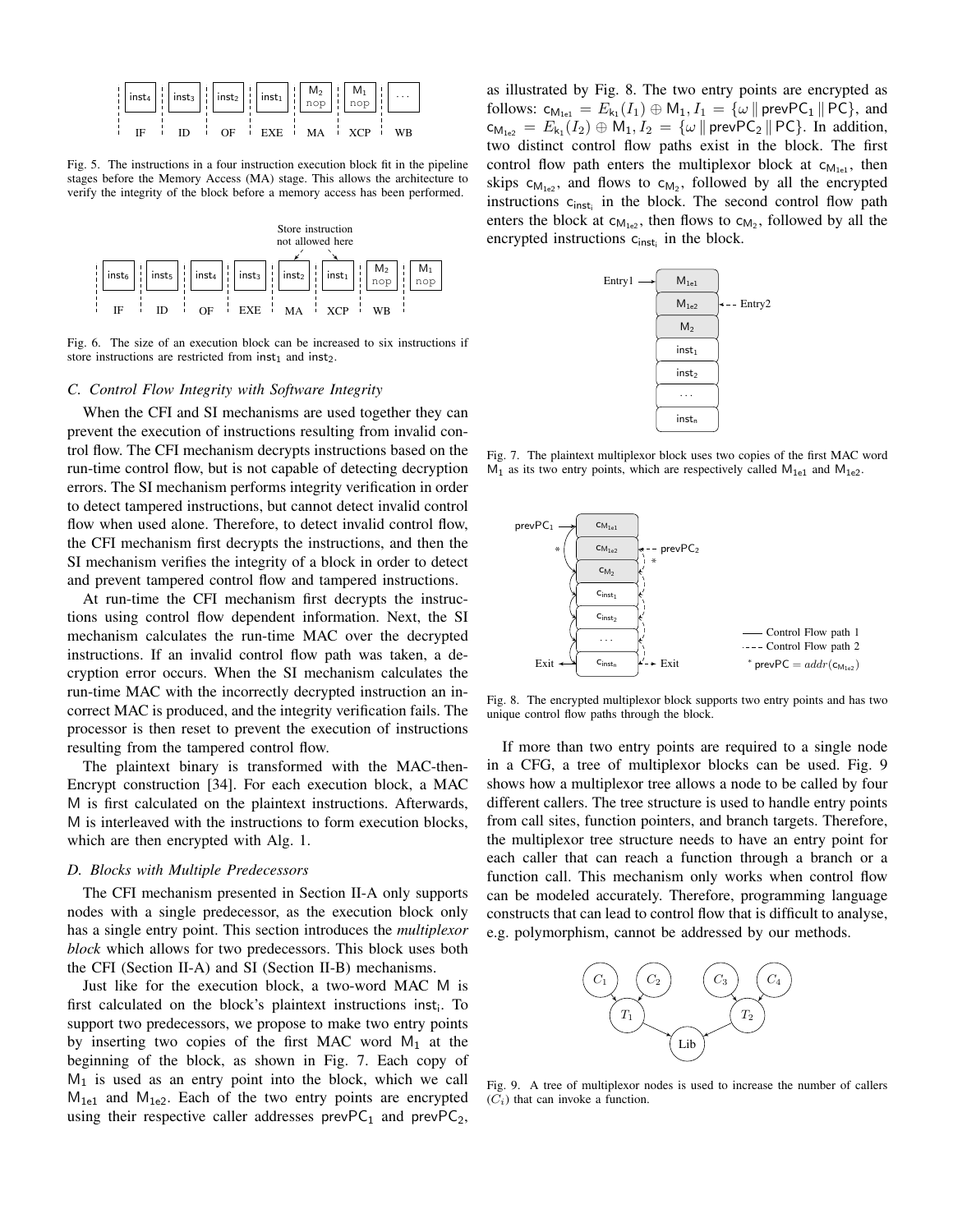## *E. Support for blocks with single and multiple predecessors*

Most non-trivial programs consist of blocks with one entry point and blocks with multiple entry points. In the text above we outlined two different types of blocks; namely, the execution block with a single entry point, and the multiplexor block which has two entry points. In order to create a meaningful program using these two blocks, we need to develop mechanisms to make them work together inside the same system.

The software needs a mechanism to indicate to the hardware which type of block to execute. We propose to solve this by using the call site to inform the hardware of the block type. For an execution block we select the block's first word  $c_{M_1}$  as the call site. Therefore all calls, branches, or fall-throughs to  $c_{M_1}$ will indicate to the hardware that an execution block should be executed. For a multiplexor block we propose to use the second and third words, respectively  $c_{M_{1e2}}$  and  $c_{M_2}$ , as the two call sites. Therefore, a branch or a call to  $c_{M_{1e}}$  or  $c_{M_2}$  will indicate to the hardware that a multiplexor block should be executed. A branch/call to  $c_{M_{1e2}}$  will cause the first control flow path to be followed, and similarly, a branch/call to  $c_{M_2}$  will cause the second control flow path to be followed.

The size of both block types is chosen to be eight 32-bit words. Therefore, the execution block consists of 2 MAC words and 6 instructions, while a multiplexor block consists of 3 MAC words and 5 instructions.

## III. IMPLEMENTATION

SOFIA was implemented as an extension to the LEON3 soft microprocessor. The processor was configured with a minimal hardware configuration, and the hardware design was evaluated on a Xilinx Virtex-6 XC6VLX240T FPGA.

The LEON3 was modified to capture all instruction words that pass through the IF pipeline stage. In addition, the logic to calculate the next program counter was modified in order to allow for the complex control flow through multiplexor blocks. Further, a reset line was added from the SOFIA core to the processor in order to halt the execution of instructions when an integrity violation is detected or when a store instruction is detected on inst<sub>1</sub> or inst<sub>2</sub>.

To install the software the following approach is followed. First, the source code is compiled into assembly instructions. Next, the assembly instructions are transformed to conform to the format required by the CFI and SI mechanisms. In particular, this means that multiplexor trees are inserted for call sites, function pointer targets and branch targets. Additionally, instructions are transformed into execution blocks and multiplexor blocks. Finally, the assembly code is assembled into machine code and then linked into a binary. For our evaluation the transformed binary was transferred onto the target via the debug interface. However, in production the transformed binary can be stored and executed from the target's non-volatile memory.

For a block cipher we use RECTANGLE-80 [35], which has a 64-bit block size and an 80-bit key. The published version of this cipher requires 26 cycles to perform an operation. In order to prevent tampered instructions from executing, MAC computation needs to occur in only a few cycles. Therefore,

TABLE I HARDWARE COMPARISON OF SOFIA AND LEON3.

| Design       | <b>Slices</b> | <b>Clock Speed</b> |
|--------------|---------------|--------------------|
| Vanilla      | 5.889         | 92.3 MHz           |
| <b>SOFIA</b> | 7.551         | 50.1 MHz           |

the cipher was unrolled to require only two cycles for each operation [36]. This reduces the maximum clock frequency of the processor, as the block cipher increases the critical path of the processor. A single cipher instance is used to perform both the CFI and SI operations. As the cipher has a 64-bit block length, a single operation can process two 32-bit words. Therefore, the cipher alternates between computing CTR-mode and CBC-mode operations every other cycle.

## IV. EVALUATION

#### *A. Security Evaluation*

*1) SI:* The SI property is considered equivalent to forging a MAC. An attack is successful if an adversary alters an instruction and MAC pair so that the integrity verification succeeds.

The bit length of a MAC is directly related to the number of trials that need to be performed before a forged message and MAC pair is accepted. For an  $n$ -bit MAC, an adversary has to perform an average of  $2^{n-1}$  random online MAC verifications before this strategy will succeed [32]. Consider that a 64-bit MAC is used, and that an attacker requires at least 8 cycles to verify a forging attempt of a single execution block on the target platform. Therefore, a successful forgery of an instruction and MAC pair will require 46,795 years to succeed on a 50 MHz SOFIA core.

*2) CFI:* The CFI property is considered equivalent to the SI property together with the block cipher's confidentiality property. An attack is successful if an adversary sucessfully deviates control flow from the valid CFG.

An attack on the control flow requires two steps. First, the adversary has to divert control flow (e.g., through ROP). Second, the adversary has to forge the MAC of the first block that is executed after tampering with the control flow. The initial control flow diversion will require 8 cycles, while the MAC verification will require an additional 8 cycles. Therefore, an online brute force attack on a 64-bit MAC will require 93,590 years on a 50 MHz SOFIA core.

#### *B. Hardware Evaluation*

Table I shows that the hardware area increased by 28.2%, while the clock speed reduced by 84.6% when compared to an unmodified LEON3 core. The clock speed reduction is due to the block cipher being unrolled 13 times and placed in the critical path of the design.

To benchmark SOFIA we used the MediaBench (I) ADPCM benchmark [37]. It executes bare-metal, and was compiled with the Bare-C Cross-Compiler System for LEON3 from Gaisler. This produced a binary with a text section of 6,976 bytes that executes on an unmodified LEON3 core in 114,188,673 cycles. The transformation process was applied on the compilergenerated assembly, which produced a binary with a text section